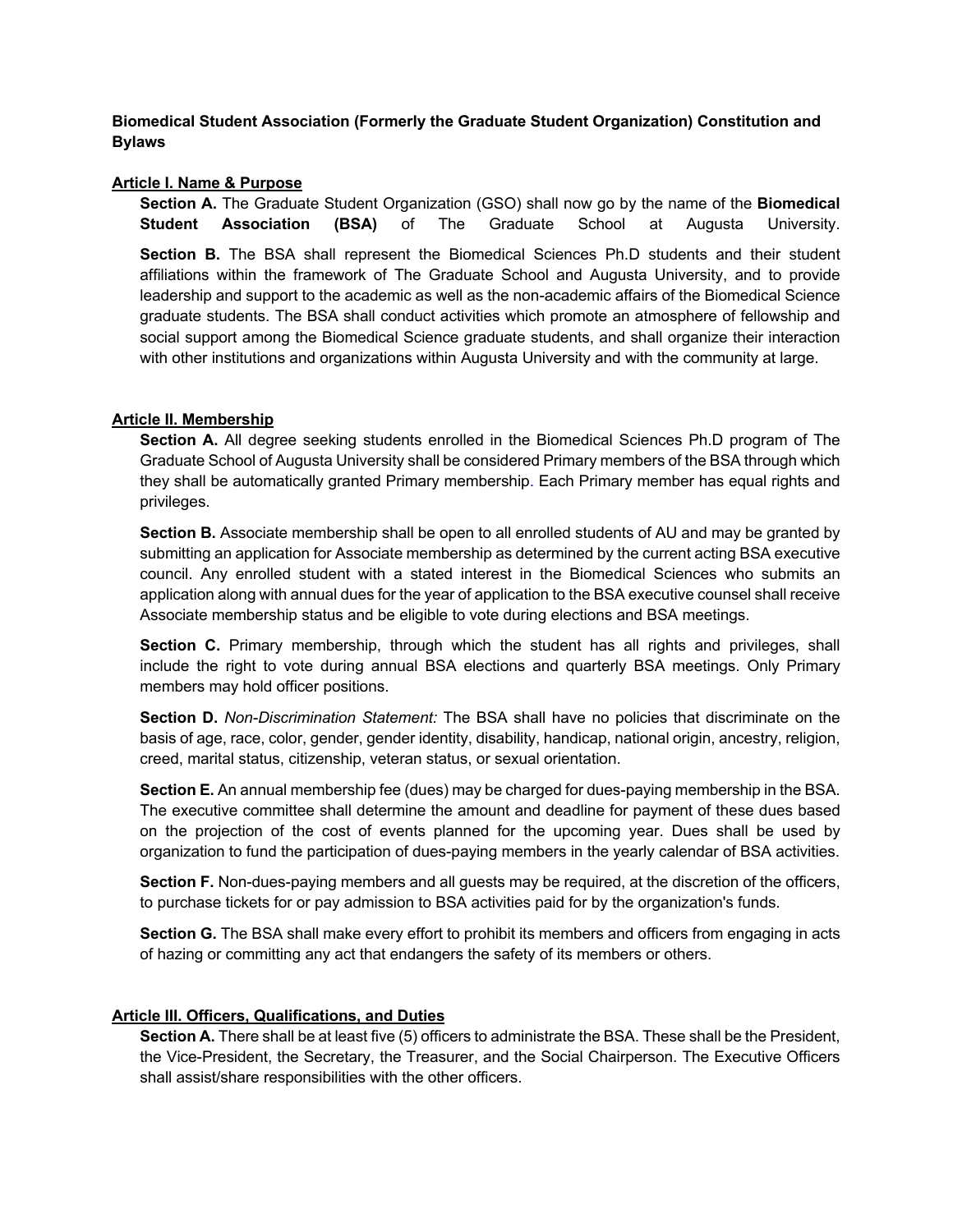**Section B.** Officers must be a member in good standing, and have been members of BSA for a minimum of one semester prior to holding office. Officers must be Primary members of the BSA. Associate members cannot hold officer positions, but can vote in the election.

**Section C.** Officers of the BSA shall be elected annually by all members of the BSA as outlined in Article IV. Election shall be held in the Spring semester.

**Section D.** Voluntary resignation of an office by an officer shall be accepted by the other officers and the vacancy shall be filled as described in Articles IV and V.

**Section E.** Any officer whose work for the BSA is considered unsatisfactory may be required to resign their office following the impeachment guidelines set forth in in Article V.

**Section F.** The duties and powers of the offices shall be:

- 1. The **President** shall: (a) preside over all meetings of the organization; (b) call meetings of the BSA at their discretion or upon the request of a full member (see Article VII, Section C); (c) develop the organization's agenda at the approval of the other BSA officers; (d) call for committees to accomplish the tasks set forth in the agenda; (e) represent the concerns of the BSA to the Dean of The Graduate School; (f) be responsible for any vacated office; (g) call a new election for any vacated office; (h) be responsible for the management of the organization's assets; (i) collaborate with the Vice-President and Secretary to manage the election process; (j) work with the executive team to develop special initiatives and coordinate events with other officers; and (k) the President shall complete the annual student organization training.
- 2. The **Vice-President** shall: (a) assist the President in their duties; (b) assume the duties and have the full powers of the President in the absence of the President; (c) be responsible for select special initiatives as deemed fit for the Vice-President (ie: career seminar series, etc); (d) promote or coordinate with other officers on activities or events; and (e) collaborate with the President and Secretary to manage the election process.
- 3. The **Secretary & Communicator** shall: (a) record the minutes of meetings; (b) provide the organization's official correspondence; (c) be responsible for the distribution of information to the members; and (d) collaborate with the President and Vice-President to manage the election process. Duties may include (but are not limited to) maintaining the BSA email address directory, distribute fliers for meetings and events (including supervising the hanging and taking down in all buildings), making reservation of rooms/locations for meetings and events, head social media presences (Facebook), and share announcements/information with TGS to be posted on the BIOMED webpage.
- 4. The **Treasurer** shall: (a) be responsible for maintaining the fiscal and material assets of the organization; (b) maintain fiscal accounts; (c) make disbursements from, and receipt for all remittances to, the organization. Only the Treasurer or the President may authorize disbursements of the organization's financial assets. Duties may include (but are not limited to) arranging for payment of goods purchased for meetings, events, etc., working closely with the Social Chairperson and Executive Officers to plan for events that are within the budget, and involvement in any fundraising efforts organized by the BSA officers.
- 5. The **Social Chairperson** shall: (a) assemble and oversee event committees for the purpose of planning, organizing, and implementing activities for the BSA; (b) recruit other members to chair event committees and to help orchestrate activities; (c) provide leadership and counseling to event committee chairs and follow-up on progression of organization and completion of event project plans and budgets; (d) work with the Treasurer to assure adequate funding is available for proposed activities; and (e) prepare event fliers to be distributed by the Secretary.
- 6. The **Executive Officers** shall be optional positions available to members seeking to chair special initiative roles (ie: Editor, Humanitarian, etc). There shall be no more than 3 Executive Officer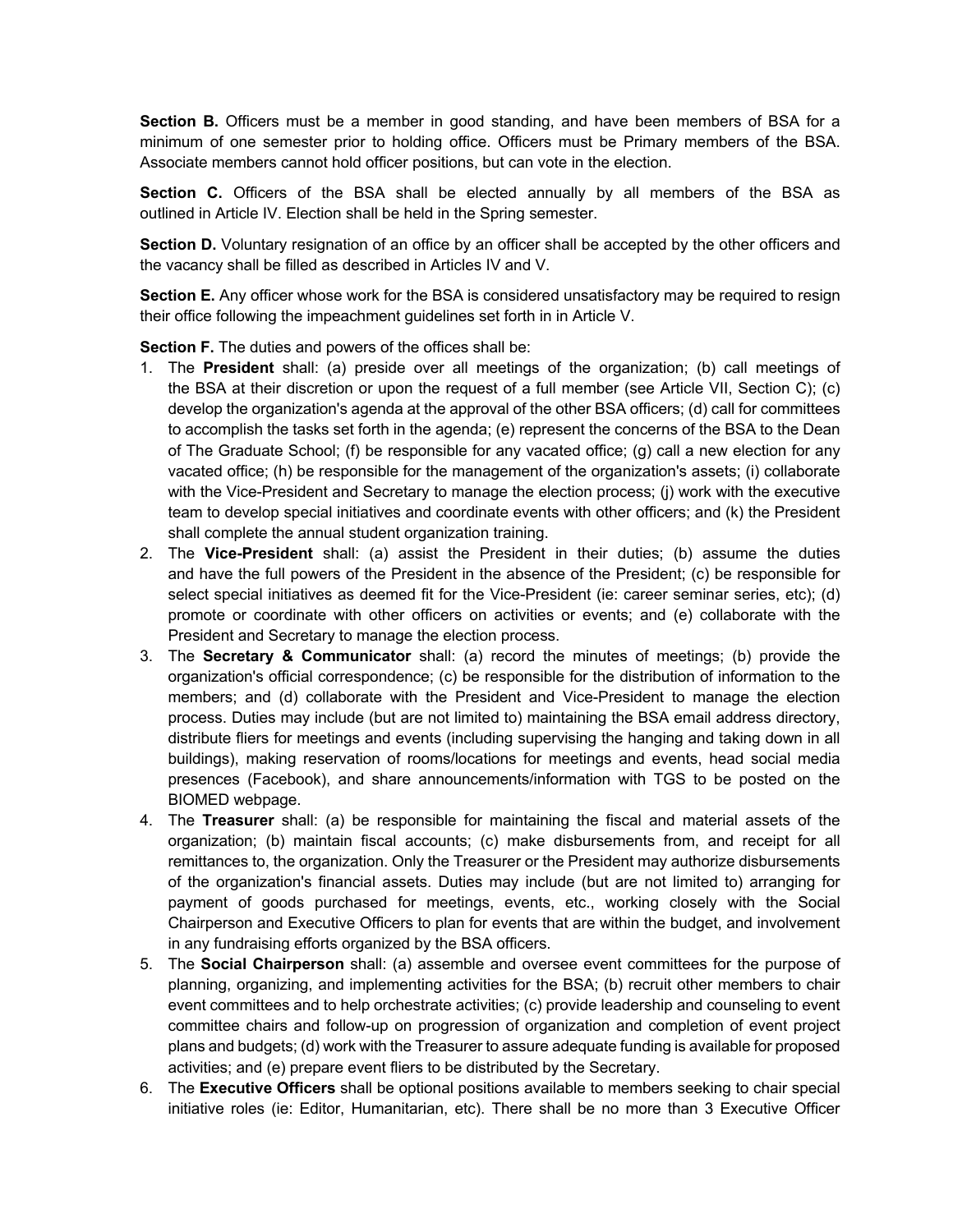positions held at any one time. In addition to their special initiative role, Executive Officers shall also assist/share responsibilities with the other officers as needed.

7. The **GSGA** (Graduate Student Government Association) **Representatives** shall: (a) attend one a month Graduate Student Government Association meeting; (b) represent and be the voice of the BSA during GSGA meetings; and (c) relay any concerns to the GSGA and report important information to the BSA from the GSGA. There will be 3 representatives from the BSA.

# **Article IV. Election of Officers**

**Section A.** Elections for the officers shall be held annually during the month of April, and shall be overseen by the President, Vice-President, and Secretary.

**Section B.** All offices shall be open for nomination to all Primary members of the BSA. Current presiding officers may be nominated for any executive office, including the present office held, under the following stipulations:

- 1. No officer may serve more than two full consecutive terms in the same office unless no eligible nominee accepts nomination for that specific office during the nomination period (as outlined in Sections C-D) of the officer's second term.
- 2. An officer may serve more than two full consecutive terms as an Executive Officer (officer position outlined in Article III, Section 6) if any of the full consecutive terms or the nominated position consist of an alternate role (ie: one year as Editor, one year as Humanitarian).
- 3. In the event of an individual holding office following a special election as outlined in Sections K-L, the duration of service considered as one full term will be determined as set forth in Section M.

**Section C.** Nominations will begin to be accepted following the March BSA meeting at which time positions are described and the election process is explained. The presiding officers shall serve as a nomination committee in addition to nominations being accepted from the general BSA student population. Nomination forms (with instructions and deadline for submission) will be made available to all full members of the BSA following the March BSA meeting (typically distributed via email, but may be distributed as the Executive Committee deems fit). If officers are unable to hold such a meeting, an email shall be distributed to all full members of the BSA describing positions and election process and including a nomination form with instructions. Nominations will be accepted until a date determined by the President, Vice-President, and Secretary. The deadline for nominations will be shared with the members of the BSA. No nominations will be accepted after this time.

**Section D.** Once a nomination is received the nominees will then be queried as best determined by the President, Vice-President, and/or Secretary on this same date, as to their acceptance of such nomination(s). The nominee has one week after the nomination acceptance deadline to accept or decline the nomination. Formal reply must be submitted by e-mail to the Secretary at the BSA email address with all pertinent information required. If this is not received by the decision deadline, that individual's name will be removed from nomination.

**Section E.** The nominees shall be announced to all members of the BSA via e-mail, or as deemed fit by the President, Vice-President, and Secretary.

**Section F.** Elections shall commence following announcement of all nominees to the members of the BSA. Balloting will be conducted as determined by the President, Vice-President and Secretary (i.e. via email, online via survey freeware, online via a website, etc.) and no votes shall be accepted after a closing date as determined by the President, Vice-President and Secretary.

Section G. Within two days of the closure of online voting, the President, Vice-President, and Secretary shall count the votes. Nominees will be notified of the results no later than one week following the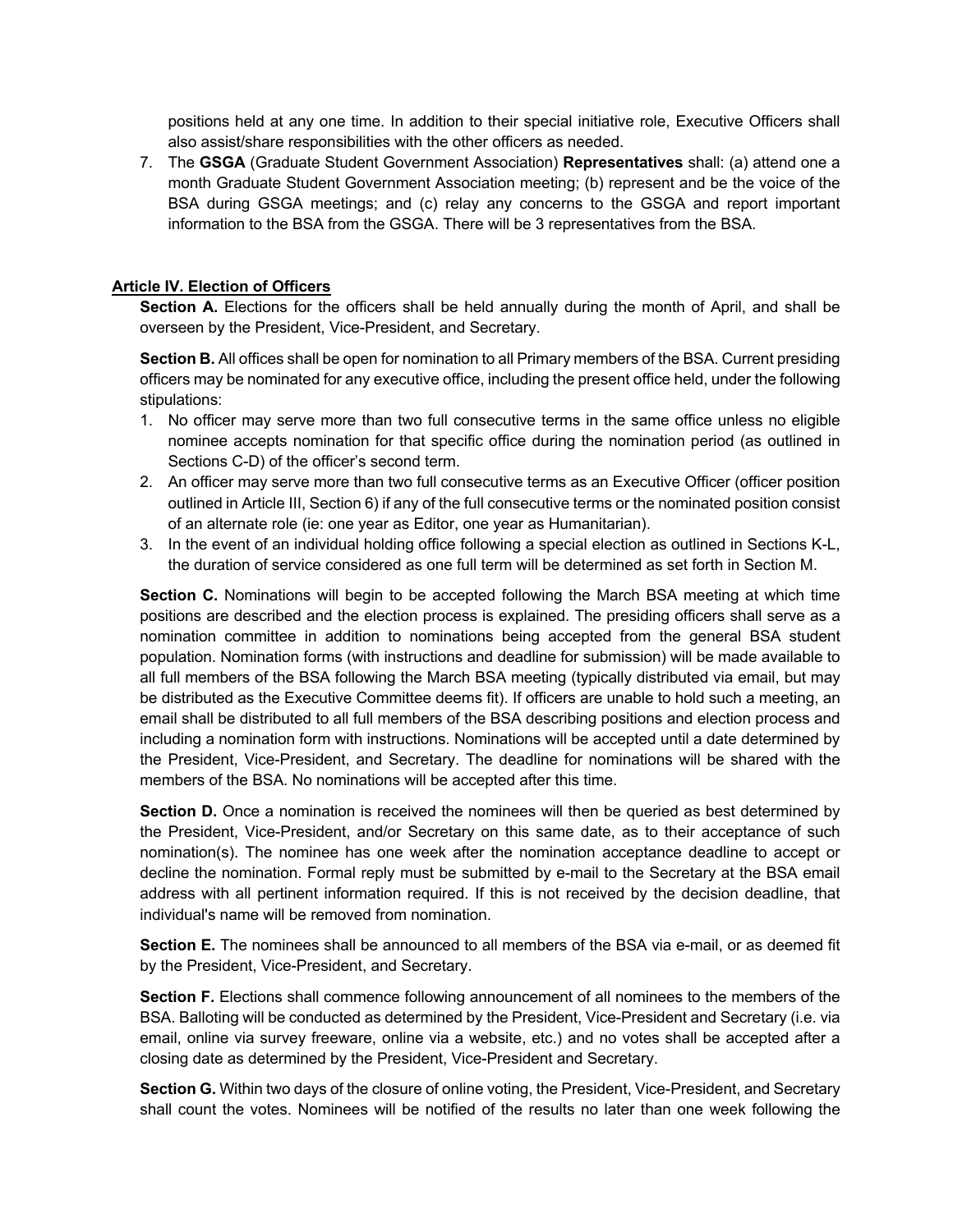closing date, and results shall be published and distributed to the membership (i.e. via e-mail) within the same week.

**Section H.** Elected officers shall assume a shadow role under the current officer of each individual's elected position at a date following the election no later than June 1. This should serve as a transition period, where newly elected officers meet with the current officers to understand their role. This is to ensure a smooth transition and that ongoing projects are not lost.

**Section I.** The term of office shall be one year, beginning on the first day of the following Fall semester, at which time all current presiding officers shall hand their position over to the newly elected officers.

**Section J.** Access to online ballots will be held by the BSA for a period of thirty days following the end of elections. During this time any nominee may examine the ballots in the presence of a BSA officer, and all questions concerning the election must be duly answered by the President or Secretary.

**Section K.** If an elected officer would like to resign from their position during their elected year, the must notify the President, Vice President and Secretary through the BSA email. Notification of vacating their position must be given 14 days prior to officially resigning, in order for a smooth transition. All correspondences must be through the BSA email and saved for 30 days. By vacating their position, officers forgo any of their rights within the Executive council (voting, etc.).

**Section L.** Special elections shall be held if a vacancy occurs. A call for nominations must be distributed to all BSA members within 2-3 weeks of the vacancy. Voting as set forth in sections E-G shall occur by a date as determined by the President, Vice-President, and Secretary.

**Section M.** A special election process shall be held in the event that there are no standing officers on the Executive Committee. In such a situation, an interim ad-hoc committee shall be put into place by the Faculty Advisor. If there is no Faculty Advisor available to make such a decision, BSA members shall be responsible for establishing interim ad-hoc officers amongst the Biomedical Science graduate students. The interim ad-hoc committee shall then establish a voting process as deemed fit, adhering as closely as is possible to the guidelines established in Article IV.

Section N. If an officer(s) is/are elected via a special election process as outlined in Sections K-L, and the time of election is within 5 months of the April voting period, then no nominations nor votes shall be held for the position(s). The elected officer(s) shall hold the position(s) through the following term unless they opt to withdraw from the position(s), in which case nominations and voting shall proceed as normal for said position(s). Any position held under such circumstances shall be considered as one full term (as opposed to the actual, extended period of service). If the time of election is prior to 5 months of the April voting period, then the time served in said office shall be considered to be one full term.

# **Article V. Impeachment and Vacancies**

Section A. Charges (e.g. illegal activity, violation of the Augusta University Student Code of Conduct, misuse of positon, failure to perform duties as outlined by these Constitution and Bylaws, etc.) may be brought against an officer by any member of the organization. Following presentation of the charges, the officer will be allowed one week's time to provide defense. A unanimous vote of the Executive Committee, excluding the accused officer, is then required to effect the resignation of the officer.

**Section B.** All vacancies in elected positions shall be filled for the remainder of the unexpired term. If one or more officers are unable to assume or continue with their duties, the remaining officers shall hold a special election to fill those vacancies under the guidelines for elections in Article IV. In the event that such an election cannot be held within a reasonable amount of time, the remaining officers shall appoint the replacement with the advice and counsel of the Faculty Advisor.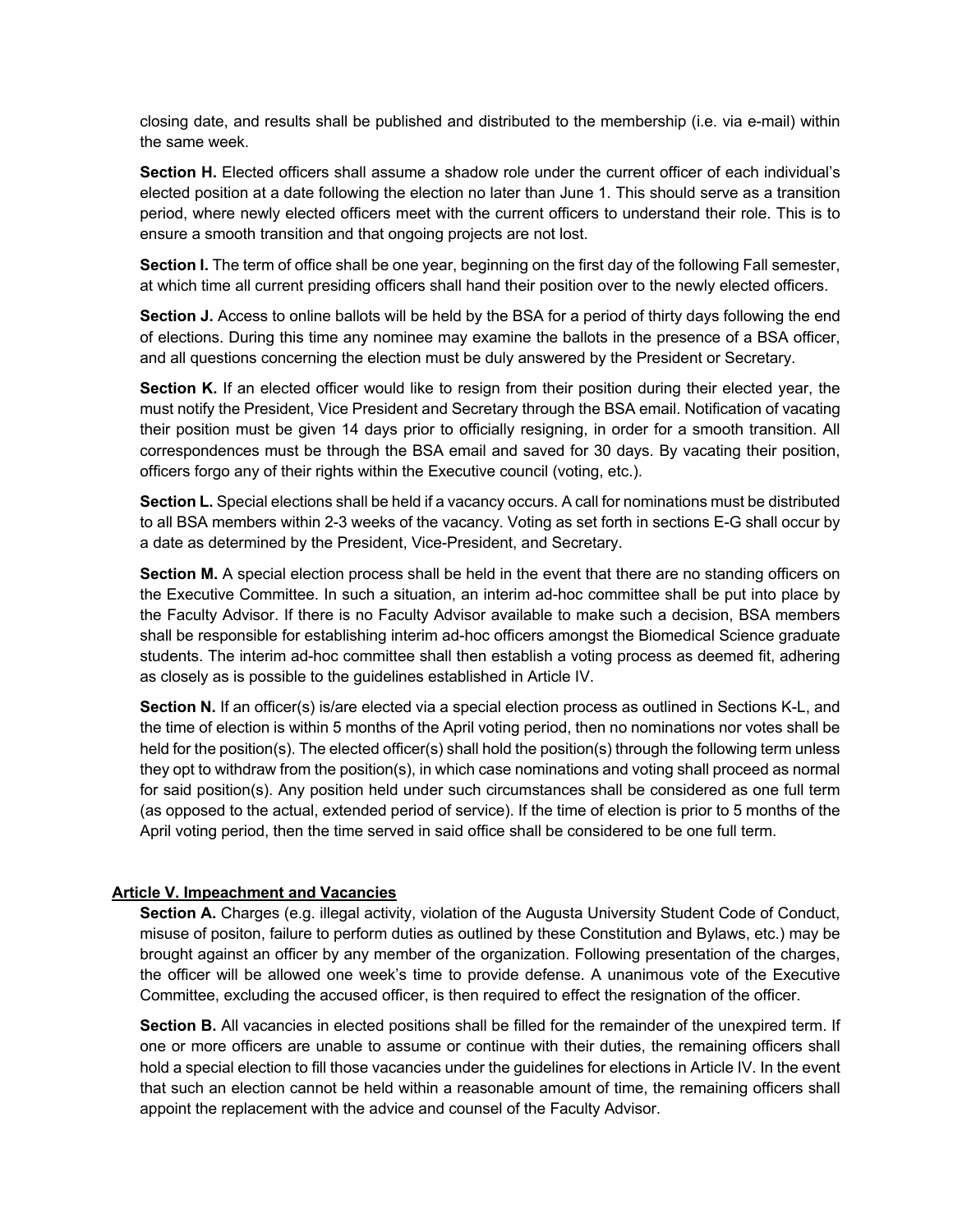## **Article VI. Faculty Advisor**

**Section A.** A Faculty Advisor shall be nominated and elected in the same manner as other officer positions as outlined in Article IV in the event that the current advisor resigns. Nominations for this position are open to all members of the graduate faculty. The Faculty Advisor of the BSA shall be considered a non-voting consultant on important BSA issues. The Faculty Advisor shall be expected to keep current on BSA issues and activities. The advisor serves as an ex-officio member and does not vote. The Faculty Advisor is voted upon yearly by the executive board: nominations are submitted by board members and voted upon.

# **Article VII. Dues**

**Section A.** An annual membership fee (dues) may be charged for dues-paying membership in the BSA as outlined in Article II.

**Section B.** Dues will be administered and collected as determined by the current executive committee and appropriated by the Treasurer.

**Section C.** If the organization becomes inactive or folds, the remaining funds in the account will be donated to a non-profit group/organization as voted on by BSA members. Any funds contributed to BSA by The Graduate School shall be returned to The Graduate School.

# **Article VIII. Meetings**

**Section A.** Meetings of the BSA may be called at the discretion of the President, and shall be held at least quarterly.

**Section B.** The meeting place and time shall be determined by the BSA officers and members as to allow maximum participation.

**Section C.** Any full member may request the President to call a meeting provided they submit a petition in writing, stating the reason and any pertinent facts, to the officers of the BSA, and this request carries the approval of the majority of the officers.

**Section D.** During meetings, a simple majority of the full members present (including at least 2 officers) is required for adoption of all motions, resolutions, or other questions put to a vote.

### **Article IX. Rules of Order**

**Section A.** Robert's Rules of Order shall be used as a guide by the presiding officers in all situations not covered by the provisions of the constitutions.

### **Article X. Bylaws and Amendments**

**Section A.** An amendment of the bylaws may be proposed by any full member of the BSA. The amendment must be submitted to the BSA email address at least one month prior to voting. The membership shall be notified via email as to the nature of the proposed amendment and when the vote will be held.